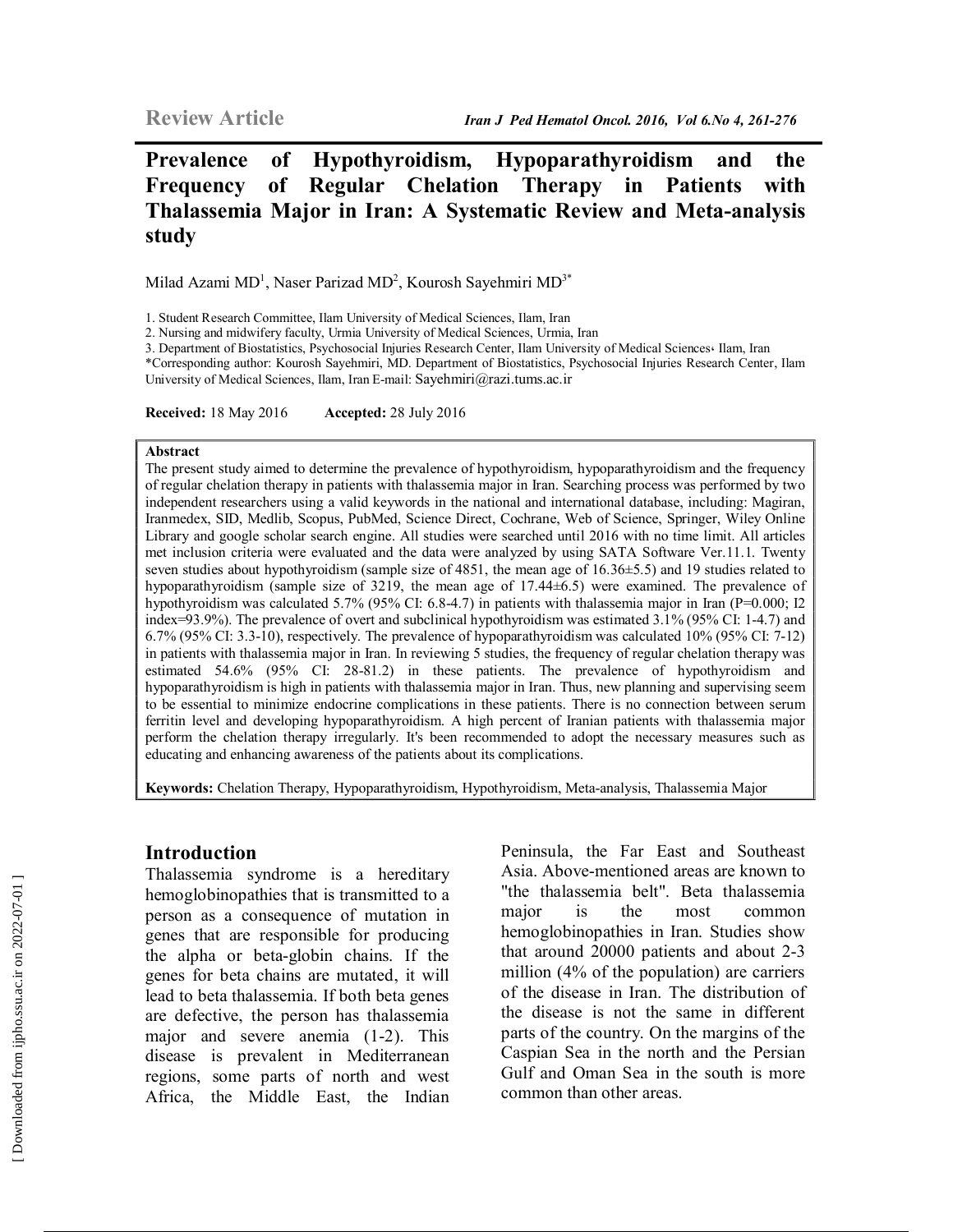The results show up to 10 percent of the population carry the gene for thalassemia in the provinces of Khuzestan, Bushehr, Hormozgan, Sistan and Baluchestan, Kerman, Gilan, Mazandaran and even in the central provinces such as Isfahan and Fars (3-4).

The red blood cells have an abnormal life and are destroyed at a faster rate in these patients (5). The symptoms start with anemia, and associated with changing appearance, bone abnormalities, weakness and growth retardations (6). Treatment includes regular monthly blood transfusion that reduces acute symptoms. But receiving blood cause many complications such as infections, alloimmunization and excess iron deposition in various organs that can cause liver failure, heart disease, diabetes mellitus, hypothyroidism, hypoparathyroidism and hypogonadism (7- 10). To prevent these complications, chelation therapy is used to remove excess iron. But, endocrine disorders can be still observed (11). The complications of patients with thalassemia major may be caused by inappropriate chelation therapy in the developing countries (8). Some studies suggest that the possible causes of the high prevalence of endocrine complications in patients who receive chelation therapy is an irregular and improper treatment. This has been reported differently in similar studies in Iran.

### **Hypothyroidism**

Hypothyroidism is a clinical syndrome caused by lack of thyroid hormones. It is usually primary (Thyroid failure), but may be secondary (failures of the pituitary gland or the hypothalamus) or because of the resistance of thyroid hormone cell surface receptor. Iron deposition in the thyroid gland declines its ability to produce hormones in patients with thalassemia major and develops the primary hypothyroidism (12-13). Studies have shown that early diagnosis and treatment of hypothyroidism in patients with thalassemia major reduce cardiac

dysfunction and increase quality of life (14). Primary hypothyroidism is characterized by elevated TSH and low T4, while low levels of TSH and T4 indicate secondary (central) hypothyroidism (15).

# **Hypoparathyroidism**

Parathyroid hormone (parathormone) is a polypeptide hormone secrets by chief cells of the parathyroid glands. Hypocalcemia stimulates the release of parathyroid hormone. Four parathyroid glands are located in the posterior part of the thyroid gland. They are responsible for regulating of the serum calcium level. Parathyroid hormone plays a role in maintaining extracellular calcium through a direct effect on the kidneys and bones as well as an indirect effect on the small intestine. The falling parathyroid hormone in the blood causes the blood calcium and calcitonin to drop. Since, parathyroid hormone along with vitamin D regulate the body calcium level, so its deficiency lead to hypocalcemia symptoms, including pain and muscle cramps, numbness, tingling, seizures, Carpopedal spasms, Trousseau and Chvostek signs (16-18).

Systematic review and metaanalysis study seems essential to combine all relevant evidences and provide an an overall estimation to present a full picture of the problem (19-20). So far, various studies have been conducted on the prevalence of hypothyroidism and hypoparathyroidism in patients with thalassemia major in Iran. The results show the prevalence of these disorders has been reported differently (21-49). Thus, the present study aimed to determine the prevalence of hypothyroidism, hypoparathyroidism and the frequency of regular chelation therapy in patients with thalassemia major in Iran.

# **Material and Methods**

Meta-analysis is a statistical technique that extracts and analyzes data from several studies to provide a reliable estimate for the effectiveness of some interventions or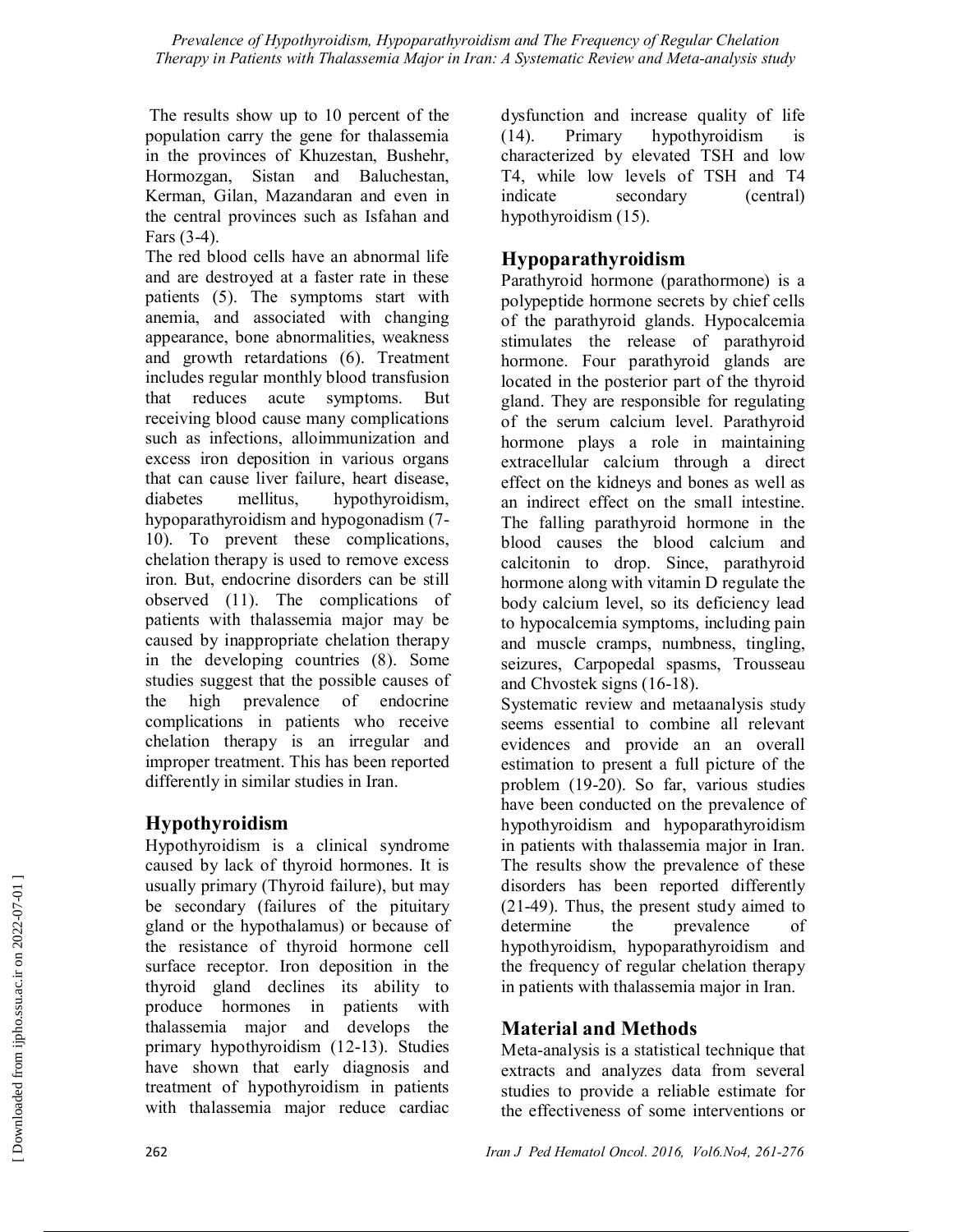observations in medicine (50). In a metaanalysis, collecting data from several studies leads to a larger sample size. Therefore, the range of variation and probability decreases. This improves the statistical results and making this method more reliable (50-51).

The present study was performed based on the PRISMA check list for meta-analysis studies (51). To prevent the bias, search process, study selection, quality assessment and data extraction conducted by two researchers independently.

### **Data Sources**

The present study was conducted by reviewing the articles and theses until 2016. No time limit is considered in the study. To investigate the findings, searching process was conducted by two independent researchers using a valid keywords in the national and international database, including: Magiran, Iranmedex, SID, Medlib, Scopus, PubMed, Science Direct, Cochrane, Web of Science, Springer, Wiley Online Library and also google scholar search engine. To maximize the comprehensiveness of searching, the general Persian and English keywords including: haemoglobinopathy, Prevalence, Complications, Endocrine, Hypothyroidism, Thyroid Disorders, Hypoparathyroidism, Endocrine Disorders, Ferritin, Hemosiderosis, Iron Overload, Chelation Therapy, Thalassemia Major, Deferral, desferrioxamine and Iran were used. MeSh keywords and word combination (using "AND" or "OR") was used in an electronic English database. The list of references in the related articles was reviewed to obtain more studies.

### **Inclusion and Exclusion Criteria**

Inclusion criteria include the studies that investigated the prevalence of hypothyroidism, hypoparathyroidism and chelation therapy in patients with thalassemia major. Exclusion criteria include the studies: 1- with non-random sample size 2- unrelated to the topic 3-

with inadequate data 4- that diagnosis isn't based on clinical and laboratory findings.

## **Definition**

Hypothyroidism was diagnosed by clinical examination and thyroid function tests (TFT) and hypoparathyroidism diagnosis was determined based on clinical examination and laboratory results such as low calcium level, elevated serum phosphate, low parathyroid hormone level and the disproportion of parathyroid hormone level with the serum calcium level (6). The experience shows that after 10-20 blood transfusions or when the ferritin level reached more than 1000mg. Desferal 30-40 mg/kg per day during 8-12 hours for 5 days a week needs to be injected subcutaneously by mechanical pumps (15).

### **Quality assessment**

Two researchers evaluated the selected articles independently by using the STROBE statement (52). The authors utilized a simple method for rating. Two points were given for each part of the Checklist. Then, the given points of the articles were compared by two researchers. Accordingly, the studies were divided into three categories: 1-Low quality with less than 16 points; 2- Medium quality with 16- 29.5 points; 3- High quality with 30-44 points. The studies which obtained the minimum points were selected for the meta-analysis. Articles that received the minimum quality evaluation score (16 was considered minimum score) were entered into meta-analysis.

### **Data extraction**

Data extraction was conducted by two researchers independently, and using an extraction form (the author's name, year of publication, the number of participants, the overall prevalence rate, the prevalence by sex), to minimize bias and error in collecting data. If some information was not clear or missing in the articles and need to be clarified, required questions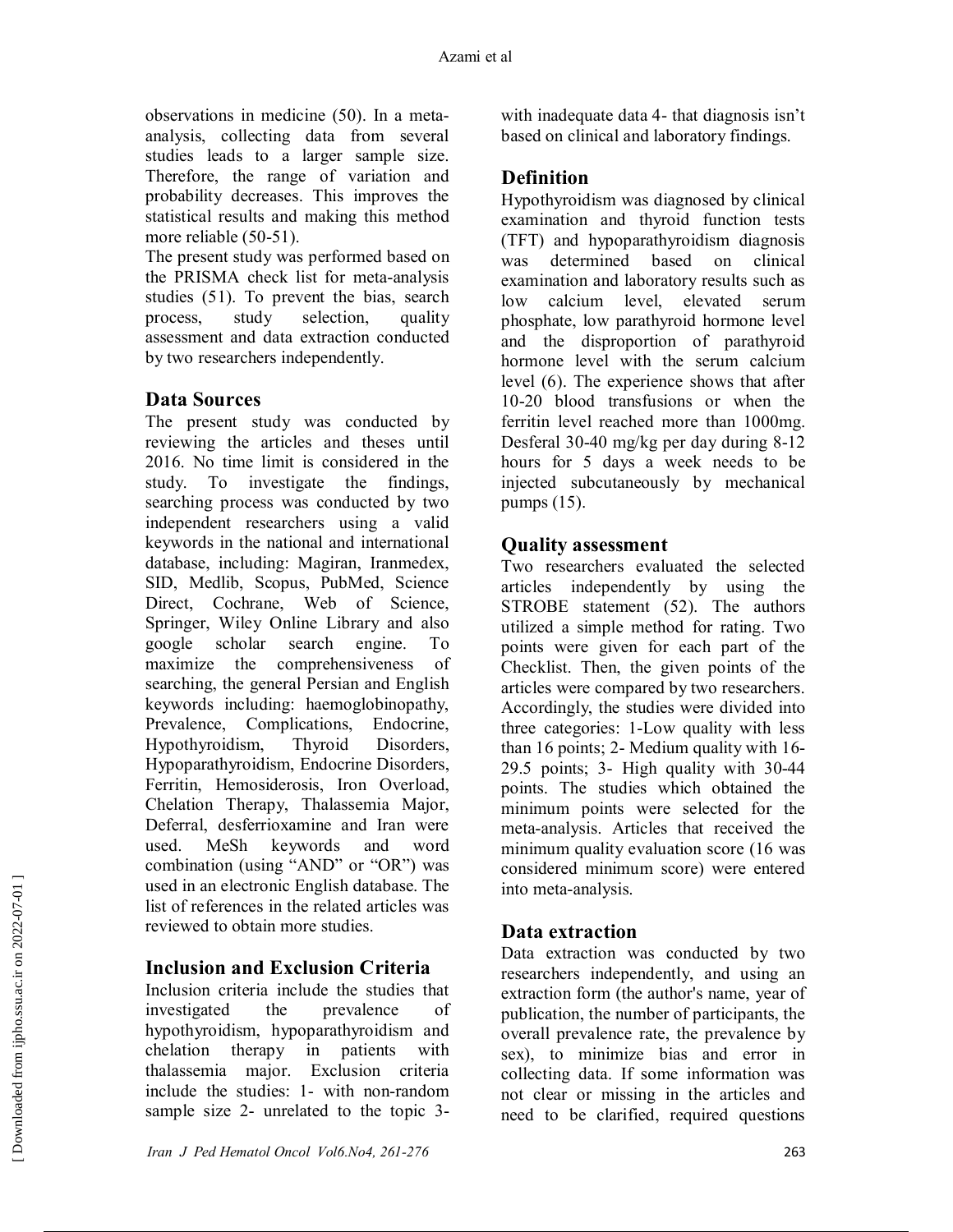were asked from the author by e-mail. Extracted data were compared by two researchers. If there was any conflict in extracting data, it was discussed by a third researcher to come to an agreement by reevaluating and comparing the results.

## **Statistical analysis**

Since, the prevalence of hypoparathyroidism and sample size were extracted in every study, binomial distribution was used to calculate the variance of each study. Cochran test and I2 index were used to assess the heterogeneity of the studies. The heterogeneity of this study was 88% and placed among the studies with high heterogeneity (I2 index less than  $25\%$  = low heterogeneity; between  $25\% - 75\% =$ moderate heterogeneity; more than  $75\%$  = high heterogeneity). The random effects model was used in the meta-analysis, due to the heterogeneity of the studies and significant heterogeneity index (53-54). Mean weight is used for combining the prevalence of different studies; weight was given to each study inversely proportional to its variance. The Meta - regression model was used to investigate the relationship between the prevalence of hypoparathyroidism and the year of study. Data were analyzed using SATA software ver. 11.1. A significance level was considered less than 0.05. There's no need to measure publication bias and funnel plot, because all analyzed data were about the prevalence rate and checklist parameters considered carefully in the quality control process for selecting qualified studies.

# **Results**

In this systematic review, 620 articles were identified. After reviewing titles, 340 articles were excluded due to duplication. The full text of 280 relevant articles was reviewed and 231 articles excluded: unrelated to the topic (127), unrelated to the patients with thalassemia (53), not

about Iranian patients (13), no data about hypothyroidism, hypoparathyroidism and chelation therapy, (45) Review studies (4), Non-random sample (2), and poor quality (2). Figure 1 shows the flowchart for selecting the studies.

Finally, 27 studies about hypothyroidism (sample size of 4851 and the mean age 16.36±5.5 years old) and 19 studies related to hypoparathyroidism (sample size of 3219 and the mean age  $17.44\pm6.5$  years old) were investigated (Table I).

In this study, the prevalence of hypothyroidism was calculated 5.7% (95% CI [Confidence Interval]: 6.8 to 4.7) in patients with thalassemia major in Iran (P=0.000; I2 index=93.9%). The high I2 index represents significant heterogeneity among the studies. The lowest prevalence of hypothyroidism is related to Mostafavi study in Shiraz in 2003 (0%) and the highest prevalence is related to Najafipour study in Tabriz in 2006 (26.7%). The lowest and highest prevalence of hypothyroidism in the conducted studies by geographical regions was associated with East  $(0\%)$  and North of Iran  $(15\%)$ , respectively (Figure 2).

The prevalence of hypothyroidism by sex had been investigated in 4 studies, and estimated 13.1% (95% CI, 5 to 21.3) in males and 10.2% (95% CI, 0.7 to 21.2) in females (Table II).

The prevalence of overt and subclinical hypothyroidism was estimated 3.1% (95% CI: 1 to 4.7) and 6.7% (95% CI, 3.3 to 10), respectively (Table III).

The prevalence of hypoparathyroidism was calculated  $10\%$  (95% CI: 7 to 12) in patients with thalassemia major in Iran. The lowest prevalence was in the study of Arjmandi Rafsanjani in Tehran in 2004 (1.2%) and the highest prevalence was related to the Zandi study in Ahwaz in 2003 (27.1%) (Figure3).

Due to the heterogeneity of the studies, the prevalence of hypoparathyroidism was investigated in every region of Iran. Its prevalence was 14% in the west, 18% in the east, 10% in the north, 12% in the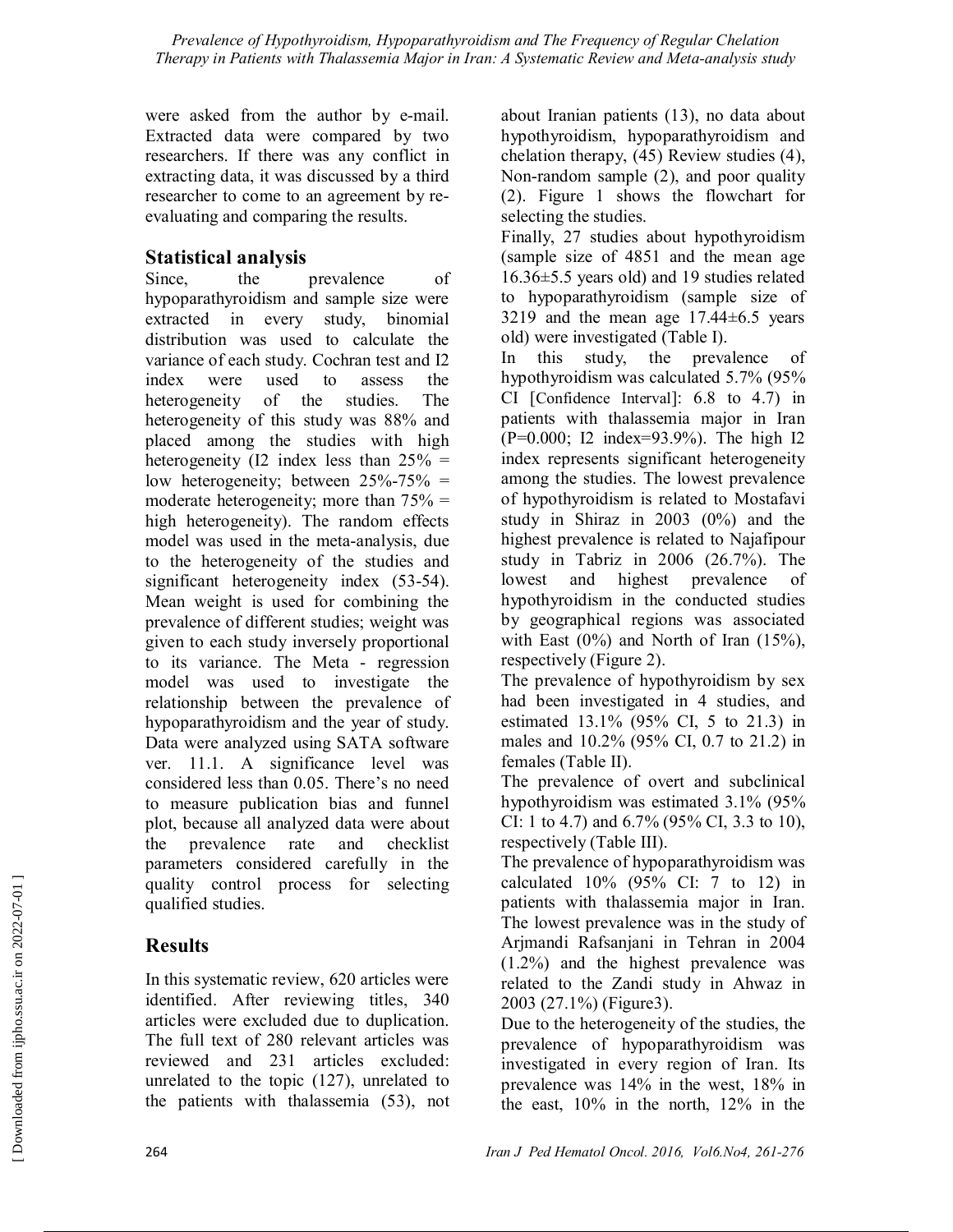south and 7% in the center of Iran. (Figure 4)

No significant relationship was found between the prevalence of hypoparathyroidism and sex (P>0.05). The prevalence was estimated 14% (95% CI: 8 to 20) in women and 9% (95% CI: 5 to 13) in men. (Table II)

Four studies were evaluated the relationship between serum ferritin level and hypoparathyroidism in patients with thalassemia major. Our estimate of the standardized mean difference in serum ferritin was 1 ng/ml (95% CI: 27 to 24) in the case and control groups. Because the confidence interval crossed the zero line, the difference was not statistically significant. (Figure 5)

The Meta-regression model was used to investigate the relationship between hypothyroidism and hypoparathyroidism based on the year of study. P-value was estimated 0.874 and 0.433 respectively, and the relationship was not statistically significant. (Table III) By reviewing 5 studies (sample size of 492 and I2 index=97.8%), the frequency of chelation therapy was estimated 99.6% (95% CI: 99.1 to 100), but the frequency of regular chelation therapy was estimated 54.6% (95% CI: 28 to 81.2) in patients with thalassemia major in Iran.

|  | Table I: A summary of articles included in the study |  |
|--|------------------------------------------------------|--|
|  |                                                      |  |

| <b>Author Name</b>           | Place          | Year | <b>Sample</b><br>size.    | Mean age<br>(Mean±SD) | Prevalence of<br><b>Subclinical</b><br>hypothyroidism<br>(96) | Prevalence of overt<br>hypothyroidism<br>(99) | <b>Prevalence of</b><br>hypothyroidism<br>(96) | <b>Prevalence</b><br>of<br>hypoparath<br>vroidism<br>(96) | Frequency of<br><b>Regular Iron</b><br>Chelation<br>Therapy(%) |
|------------------------------|----------------|------|---------------------------|-----------------------|---------------------------------------------------------------|-----------------------------------------------|------------------------------------------------|-----------------------------------------------------------|----------------------------------------------------------------|
| Company (9)                  | Sanandai       | 2006 | 40                        | 127/4578              | 15                                                            | ū.                                            | ъ                                              |                                                           | 60.6                                                           |
| Mehrvar (21)                 | Tehran         | 2005 | 379                       | $27.1 + 7$            |                                                               |                                               | 39                                             |                                                           |                                                                |
| Najafipour (22)              | Tabriz         | 2006 | $\overline{65}$           | $15.6 + 4.4$          | 10.7                                                          | 16                                            | 26.7                                           |                                                           | 67                                                             |
| Zendevad (23)                | Gorgan         | 2001 | 185                       | $17.8 + 9$            |                                                               |                                               | 16.7                                           |                                                           | 87.7                                                           |
| Zandian (24)                 | Alivaz         | 2009 | 214                       |                       | 2.8                                                           | 24                                            | 52                                             | 1.27                                                      |                                                                |
| Rostani (25)                 | <b>Bushehr</b> | 2009 | 60                        | 20.23±23              | 17                                                            | 17                                            | 34                                             | 7.21                                                      |                                                                |
| Vahidi (26)                  | Keman          | 2008 | 340                       | $14.72 + 7.6$         |                                                               |                                               | 35                                             | 8.5                                                       |                                                                |
| Mostafavi (27)               | Shiraz         | 2003 | 44                        | 15.743.7              |                                                               |                                               | 0                                              |                                                           |                                                                |
| Shamshirsaz (2)              | Tehran         | 1999 | 220                       | $15.2 \pm 3.1$        | σ                                                             | 77                                            | 77                                             | 7.6                                                       |                                                                |
| Safari (4)                   | <b>Oazvin</b>  | 2006 | 63                        | $20.89 + 5$           |                                                               |                                               | 63                                             | 63                                                        |                                                                |
| Chahkandi (28)               | Birjand        | 2003 | $\overline{31}$           | $2.5 - 16$            |                                                               |                                               | $\overline{0}$                                 | 9.12                                                      |                                                                |
| Hadaesh (29)                 | Hormozgan      | 2002 | 109                       | $13 + 3.7$            |                                                               |                                               | ō                                              |                                                           |                                                                |
| Farahani (30)                | Tehran         | 2006 | 178                       | 17.2+8                | 13.5                                                          | 3.4                                           | 16.9                                           |                                                           |                                                                |
| Kashanchi Langroodi<br>(6)   | Karaj          | 2010 | 184                       | $19.64 + 7.1$         | 19                                                            | 16                                            | 20.6                                           |                                                           |                                                                |
| Razavi (31)                  | Hamedan        | 2002 | 56                        |                       |                                                               |                                               | 53                                             | 2.14                                                      |                                                                |
| Ansari (32)                  | <b>Shiraz</b>  | 2005 | 806                       | 15.34±6.8             |                                                               |                                               | 24                                             | 6.9                                                       |                                                                |
| Karami (33)                  | Infectious     | 2007 | 60                        | 1945.7                |                                                               |                                               | 33                                             |                                                           |                                                                |
| Rabani (5)                   | Tehran         | 2000 | 315                       |                       |                                                               |                                               |                                                | 22                                                        |                                                                |
| Soheili Khah (34)            | Yazd           | 1998 | 53                        | 10.7                  | 10                                                            | 53                                            | 72                                             | 5.24                                                      |                                                                |
| Mahdavi Anari (35)           | Tehran         | 1999 | 60                        |                       |                                                               |                                               | 10                                             | 5                                                         |                                                                |
| Sevedi (36)                  | Kerman         | 1998 | 72                        | 11.643.5              | 42                                                            | 27                                            | 69                                             |                                                           |                                                                |
| Nasiri (37)                  | Tehran         | 1998 | 500                       |                       |                                                               |                                               | 74                                             |                                                           |                                                                |
| Shiva (38)                   | Tabriz         | 2006 | $\overline{\pi}$          | 12.9±5.2              |                                                               |                                               | 16.9                                           | 916                                                       |                                                                |
| Hashemi (39)                 | Yazd           | 2011 | 65                        | $10.3 + 7.9$          | 7.6                                                           | 15                                            | 21.4                                           |                                                           |                                                                |
| Rafsanjani Arjomandi<br>(40) | Tehran         | 2004 | 243                       | 14±6.5                |                                                               |                                               | 28                                             | 12                                                        |                                                                |
| Moaveri (41)                 | Tehran         | 2004 | 158                       | $15.1 + 4.8$          |                                                               | 44                                            | 44                                             | 6.7                                                       |                                                                |
| Eshragi (42)                 | Babylon        | 2010 | 280                       | $19.6 + 8.5$          |                                                               |                                               | 15.7                                           |                                                           |                                                                |
| Yazdi (43)                   | Yazd           | 2005 | 65                        | 10.3                  |                                                               |                                               |                                                | 6                                                         |                                                                |
| Safari (44)                  | Qazvin         | 2012 | 77                        | $21.2 + 4.5$          |                                                               |                                               |                                                |                                                           |                                                                |
| Karamitar (45)               | Shiraz         | 2003 | 150                       |                       |                                                               |                                               |                                                | 73                                                        |                                                                |
| MiriAliabad (46)             | Zahedan        | 2013 | 233                       | $23 + 4$              |                                                               |                                               |                                                | 18.4                                                      |                                                                |
| Hamidieh (47)                | <b>Oom</b>     | 2007 | 130                       | $16 + 10$             |                                                               |                                               |                                                | 14.6                                                      |                                                                |
| Company (48)                 | Sanandai       | 2009 | R <sub>4</sub>            | 12.845.8              |                                                               |                                               |                                                |                                                           | 40.5                                                           |
| Azimirour (49)               | <b>Oazvin</b>  | 2001 | $\overline{\mathbf{R}^T}$ |                       |                                                               |                                               |                                                |                                                           | 173                                                            |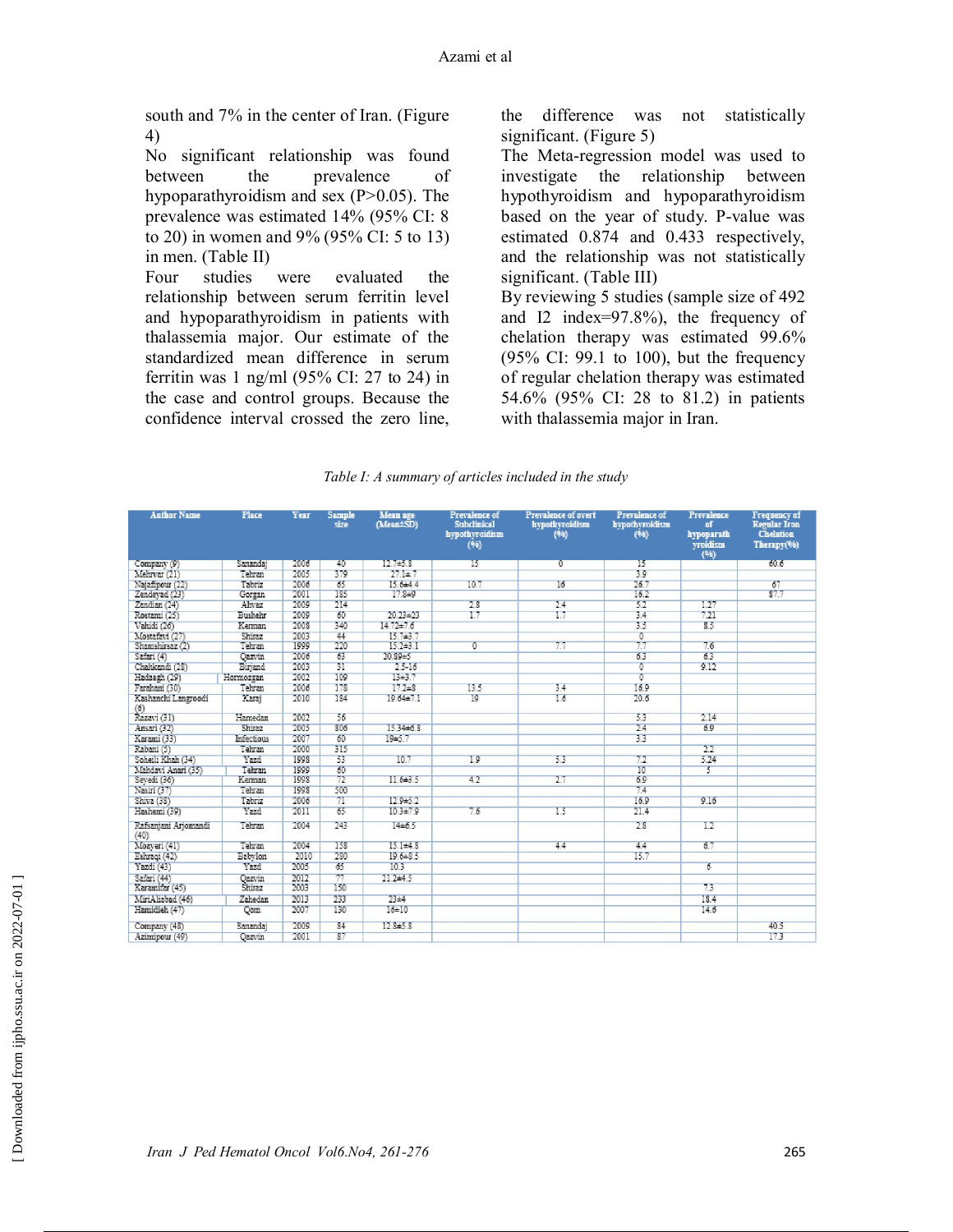| Table II: Estimated prevalence of hypothyroidism and hypoparathyroidism in patients with thalassemia major |  |
|------------------------------------------------------------------------------------------------------------|--|
| in Iran by sex                                                                                             |  |

| <b>Variable</b>           | <b>Sex</b> | Number of<br><b>studies</b> | <b>Sample</b><br>size | $\mathbf{I}^2$ | CI           | The overall<br>prevalence $(\% )$ |
|---------------------------|------------|-----------------------------|-----------------------|----------------|--------------|-----------------------------------|
| <b>Hypothyroidism</b>     | Male       |                             | 216                   | 69.6           | $5-21.3$     | 13.1                              |
|                           | Female     |                             | 358                   | 95.2           | $0.7 - 21.2$ | 10.2                              |
| <b>Hypoparathyroidism</b> | Male       |                             | 844                   | 70.2           | $5-13$       | Q                                 |
|                           | Female     |                             | 870                   | 80.8           | $8-20$       | 14                                |

*Table III: Prevalence of clinical and subclinical hypothyroidism in patients with thalassemia major in Iran*

| <b>Variable</b>                   | Number of<br><b>studies</b> | <b>Sample size</b> |      |        | The overall<br>prevalence $(\% )$ |
|-----------------------------------|-----------------------------|--------------------|------|--------|-----------------------------------|
| <b>Clinical Hypothyroidism</b>    |                             | 309                | 81.9 | 1-4.7  |                                   |
| <b>Subclinical Hypothyroidism</b> |                             | 151                | 91.2 | 3 3-10 |                                   |

*Table IV: Meta-regression of hypothyroidism and hypoparathyroidism in patients with thalassemia major in Iran by year*

| Variable <b>'</b>         | Year      | <b>Diagram Motion</b> | <b>P-Value</b> |
|---------------------------|-----------|-----------------------|----------------|
| <b>Hypothyroidism</b>     | 1998-2011 | Ascending             | 0.176          |
| <b>Hypoparathyroidism</b> | 1998-2013 | Ascending             | 0.433          |



Figure1. Study Flowchart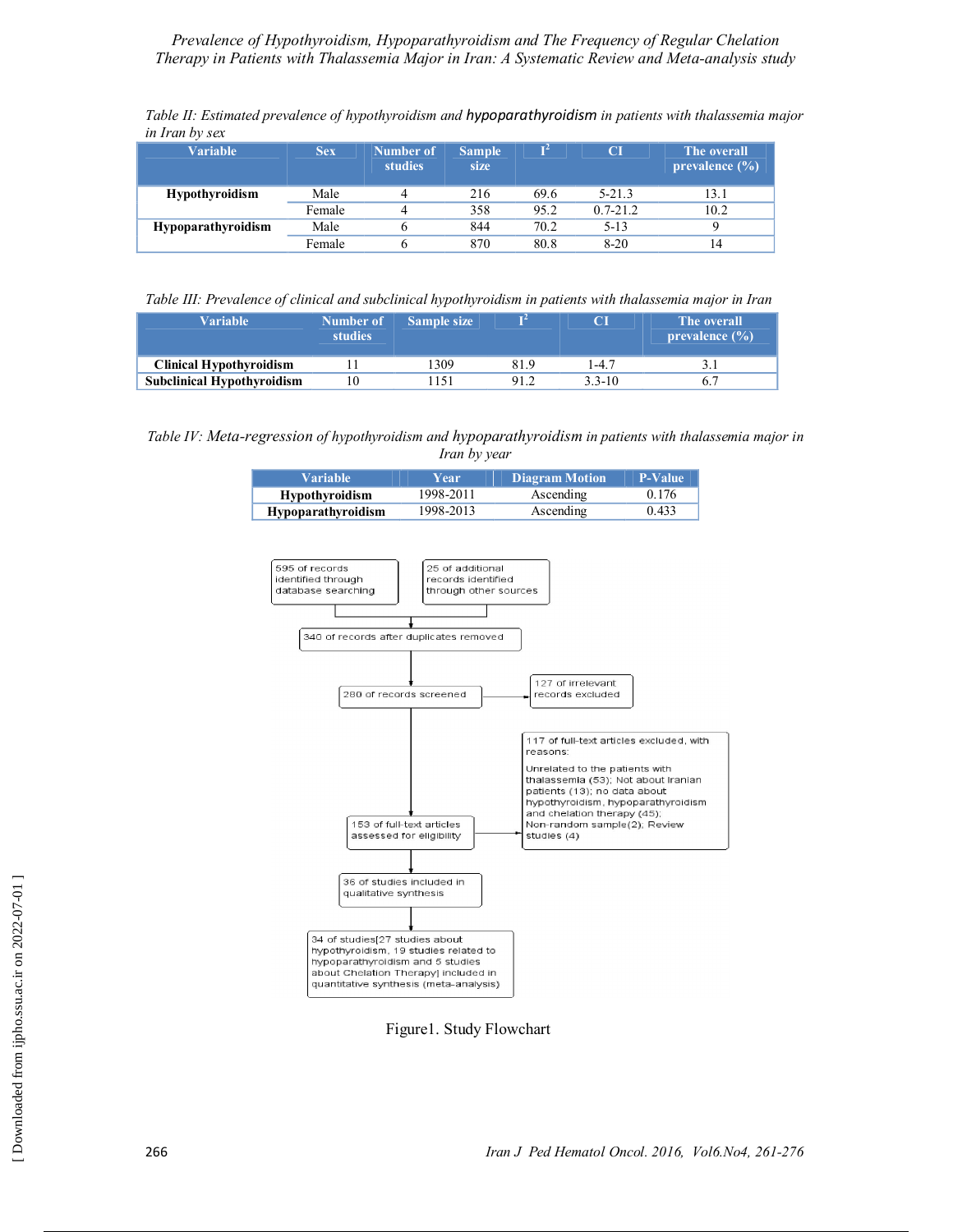| Study                                          |                      | %      |
|------------------------------------------------|----------------------|--------|
| ID                                             | ES (95% CI)          | Weight |
| $\mathbf{1}$                                   |                      |        |
| Razavi (2002)                                  | $0.05$ (-0.01, 0.11) | 2.14   |
| Company (2006)                                 | 0.15(0.04, 0.26)     | 0.75   |
| Subtotal (I-squared = $56.6\%$ , $p = 0.129$ ) | $0.09$ (-0.00, 0.18) | 2.89   |
| 5                                              |                      |        |
| Soheili Kha (1998)                             | 0.08(0.00, 0.15)     | 1.61   |
| Nasiri (1998)                                  | 0.07(0.05, 0.10)     | 5.55   |
| Tabatabai (1999)                               | 0.08(0.04, 0.11)     | 3.99   |
| Mahdavi Anari (1999)                           | 0.10(0.02, 0.18)     | 1.44   |
| Rabbani (2000)                                 | 0.13(0.09, 0.16)     | 3.83   |
| Arjmandirafsanjani (2004)                      | 0.03(0.01, 0.05)     | 5.86   |
| Mehrvar (2005)                                 | 0.04(0.02, 0.06)     | 6.04   |
| Safari (2006)                                  | 0.06(0.00, 0.12)     | 2.07   |
| Farahani (2006)                                | 0.17(0.11, 0.22)     | 2.35   |
| Moayeri (2006)                                 | 0.04(0.01, 0.08)     | 4.37   |
| Kashanchy Langrodi (2010)                      | 0.21(0.15, 0.26)     | 2.15   |
| Hashemi (2011)                                 | 0.21(0.11, 0.31)     | 0.90   |
| Subtotal (I-squared = $85.9\%$ , $p = 0.000$ ) | 0.09(0.06, 0.12)     | 40.16  |
| 3                                              |                      |        |
| Zendeyad (2001)                                | 0.16(0.11, 0.22)     | 2.47   |
| Najafipour (2006)                              | 0.27(0.16, 0.37)     | 0.79   |
| Shiva (2006)                                   | 0.17(0.08, 0.26)     | 1.14   |
| Karami (2007)                                  | $0.03$ (-0.01, 0.08) | 3.04   |
| Ishraqi (2010)                                 | 0.16(0.11, 0.20)     | 3.26   |
| Subtotal (I-squared = $85.5\%$ , $p = 0.000$ ) | 0.15(0.08, 0.22)     | 10.69  |
| 4                                              |                      |        |
| Sidi (1998)                                    | 0.07(0.01, 0.13)     | 2.15   |
| Hadaegh (2002)                                 | $0.00$ (-0.00, 0.00) | 7.78   |
| Mostafavi (2003)                               | $0.00$ (-0.00, 0.00) | 7.74   |
| Ansari (2005)                                  | 0.02(0.01, 0.03)     | 7.18   |
| Vahidi (2008)                                  | 0.04(0.02, 0.05)     | 6.03   |
| Zandian (2009)                                 | 0.05(0.02, 0.08)     | 4.61   |
| Rostami (2009)                                 | $0.03$ (-0.01, 0.08) | 3.04   |
| Subtotal (I-squared = $87.9\%$ , $p = 0.000$ ) | 0.01(0.01, 0.02)     | 38.53  |
| 2                                              |                      |        |
| Chahkandy (2003)                               | $0.00$ (-0.00, 0.00) | 7.72   |
| Subtotal (I-squared = $.%$ , $p = .$ )         | $0.00$ (-0.00, 0.00) | 7.72   |
| Overall (I-squared = $93.9\%$ , $p = 0.000$ )  | 0.06(0.05, 0.07)     | 100.00 |
| NOTE: Weights are from random effects analysis |                      |        |
| $-.375$<br>$\mathbf 0$                         | .375                 |        |

Figure 2. The prevalence of hypothyroidism in patients with thalassemia major in Iran by Geographic regions based on a random effects model, point estimate and segment length show percentage rate and 95%confidence interval in each study, respectively. Lozenge-shaped mark shows the prevalence of hypoparathyroidism for all the studies (1. West, 2. East, 3. North, 4. South, 5. Center).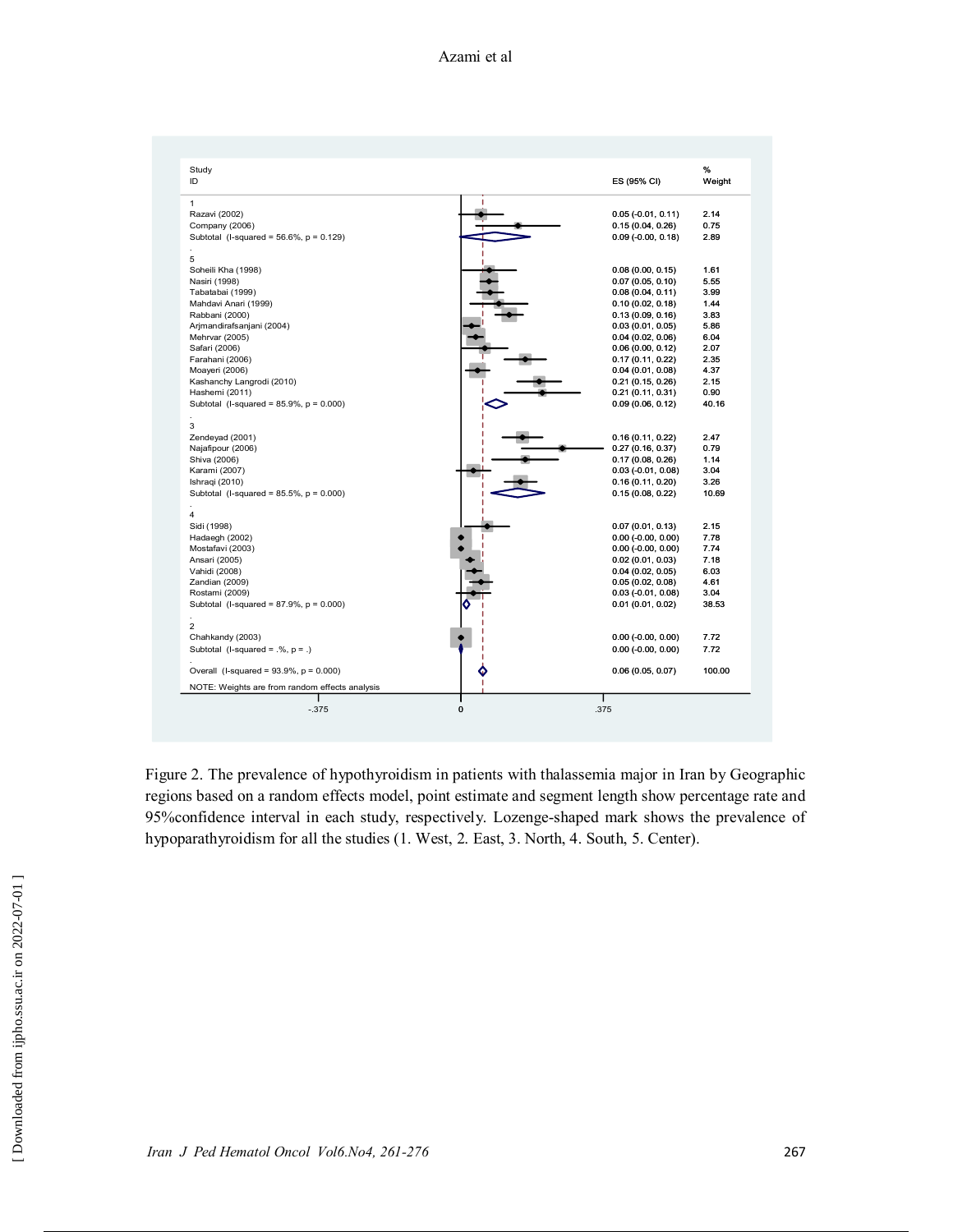| Study                                          | Prevalence of               | %      |
|------------------------------------------------|-----------------------------|--------|
| ID                                             | hypoparathyroidism (95% CI) | Weight |
| Zandian (2003)                                 | 0.27(0.18, 0.36)            | 3.90   |
| Rostami (2009)                                 | 0.22(0.11, 0.32)            | 3.31   |
| Hamidieh (2007)                                | 0.15(0.09, 0.21)            | 5.21   |
| Ansari (2005)                                  | 0.07(0.05, 0.09)            | 7.11   |
| Vahidi (2008)                                  | 0.09(0.06, 0.11)            | 6.70   |
| Shamshirsaz (1999)                             | 0.08(0.04, 0.11)            | 6.47   |
| Safari (2006)                                  | 0.06(0.00, 0.12)            | 5.24   |
| Soheili Kha (1998)                             | 0.25(0.13, 0.36)            | 2.94   |
| Miri-Aliabad (2013)                            | 0.18(0.13, 0.23)            | 5.70   |
| Shiva (2006)                                   | 0.17(0.08, 0.26)            | 3.97   |
| Razavi (2002)                                  | 0.14(0.05, 0.23)            | 3.80   |
| Chahkandy (2003)                               | 0.13(0.01, 0.25)            | 2.87   |
| Saffari (2012)                                 | 0.08(0.02, 0.14)            | 5.25   |
| Moayeri (2006)                                 | 0.08(0.03, 0.12)            | 6.17   |
| Karamifar (2003)                               | 0.07(0.03, 0.11)            | 6.16   |
| Yazdi (2005)                                   | 0.06(0.00, 0.12)            | 5.36   |
| Mahdavi Anari (1999)                           | $0.05(-0.01, 0.11)$         | 5.49   |
| Rabbani (2000)                                 | 0.02(0.01, 0.04)            | 7.15   |
| Arjmandirafsanjani (2004)                      | $0.01$ (-0.00, 0.03)        | 7.21   |
| Overall (I-squared = $88.0\%$ , $p = 0.000$ )  | 0.10(0.07, 0.12)            | 100.00 |
| NOTE: Weights are from random effects analysis |                             |        |
| $\mathbf 0$<br>$-.361$                         | .361                        |        |

Figure3. The prevalence of hypoparathyroidism in patients with thalassemia major based on a random effects model, point estimate and segment length show percentage rate and 95%confidence interval in each study, respectively. Lozenge-shaped mark shows the prevalence of hypoparathyroidism for all the studies.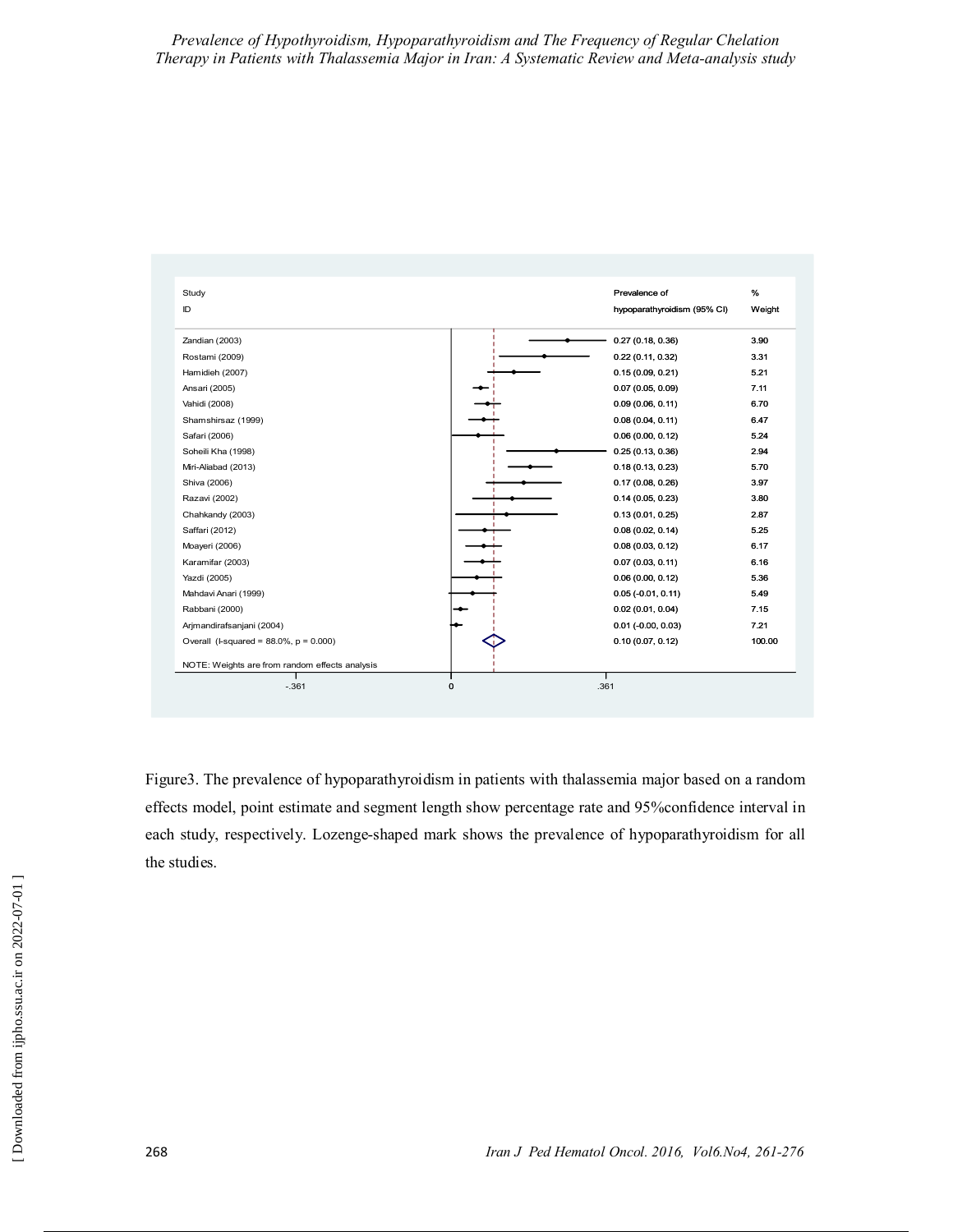| Study<br>ID                                                     | Prevalence of<br>hypoparathyroidism (95% CI) | ℅<br>Weight |
|-----------------------------------------------------------------|----------------------------------------------|-------------|
| South                                                           |                                              |             |
| Ahwaz (2003)                                                    | 0.27(0.18, 0.36)                             | 3.90        |
| Boshehr (2009)                                                  | 0.22(0.11, 0.32)                             | 3.31        |
| Shiraz (2005)                                                   | 0.07(0.05, 0.09)                             | 7.11        |
| Kerman (2008)                                                   | 0.09(0.06, 0.11)                             | 6.70        |
| Shiraz (2003)                                                   | 0.07(0.03, 0.11)                             | 6.16        |
| Subtotal (I-squared = $84.7\%$ , $p = 0.000$ )                  | 0.12(0.07, 0.17)                             | 27.18       |
| Center<br>Qom (2007)                                            | 0.15(0.09, 0.21)                             | 5.21        |
| Tehran (1999)                                                   | 0.08(0.04, 0.11)                             | 6.47        |
| Yazd (1998)                                                     | 0.25(0.13, 0.36)                             | 2.94        |
| Tehran (2006)                                                   | 0.08(0.03, 0.12)                             | 6.17        |
| Yazd (2005)                                                     | 0.06(0.00, 0.12)                             | 5.36        |
| Tehran (1999)                                                   | $0.05(-0.01, 0.11)$                          | 5.49        |
| Tehran (2000)                                                   | 0.02(0.01, 0.04)                             | 7.15        |
|                                                                 |                                              | 7.21        |
| Tehran (2004)<br>Subtotal (I-squared = $85.4\%$ , $p = 0.000$ ) | $0.01$ (-0.00, 0.03)<br>0.07(0.04, 0.10)     | 45.98       |
|                                                                 |                                              |             |
| North<br>Qazvin (2006)                                          | 0.06(0.00, 0.12)                             | 5.24        |
| Tabriz (2006)                                                   | 0.17(0.08, 0.26)                             | 3.97        |
| Qazvin (2012)                                                   | 0.08(0.02, 0.14)                             | 5.25        |
| Subtotal (I-squared = $51.1\%$ , $p = 0.130$ )                  | 0.10(0.04, 0.15)                             | 14.46       |
| East                                                            |                                              |             |
| Zahedan (2013)                                                  | 0.18(0.13, 0.23)                             | 5.70        |
| <b>Birjand (2003)</b>                                           | 0.13(0.01, 0.25)                             | 2.87        |
| Subtotal (I-squared = $0.0\%$ , $p = 0.403$ )                   | 0.18(0.13, 0.22)                             | 8.58        |
| West                                                            |                                              | 3.80        |
| Hamadan (2002)                                                  | 0.14(0.05, 0.23)<br>0.14(0.05, 0.23)         | 3.80        |
| Subtotal (I-squared = $\mathcal{N}$ , $p = \mathcal{N}$ )       |                                              |             |
| Overall (I-squared = $88.0\%$ , $p = 0.000$ )                   | 0.10(0.07, 0.12)                             | 100.00      |
| NOTE: Weights are from random effects analysis                  |                                              |             |
| $-.361$                                                         | $\mathbf{o}$<br>.361                         |             |

Figure4. The prevalence of hypoparathyroidism in patients with thalassemia major in Iran by Geographic regions based on a random effects model, point estimate and segment length show percentage rate and 95%confidence interval in each study, respectively. Lozenge-shaped mark shows the prevalence of hypoparathyroidism for all the studies.



Figure5. The relationship between serum ferritin and hypoparathyroidism based on a random effects model, point estimate and segment length shows the standardized difference and 95% confidence interval in each study, repectively.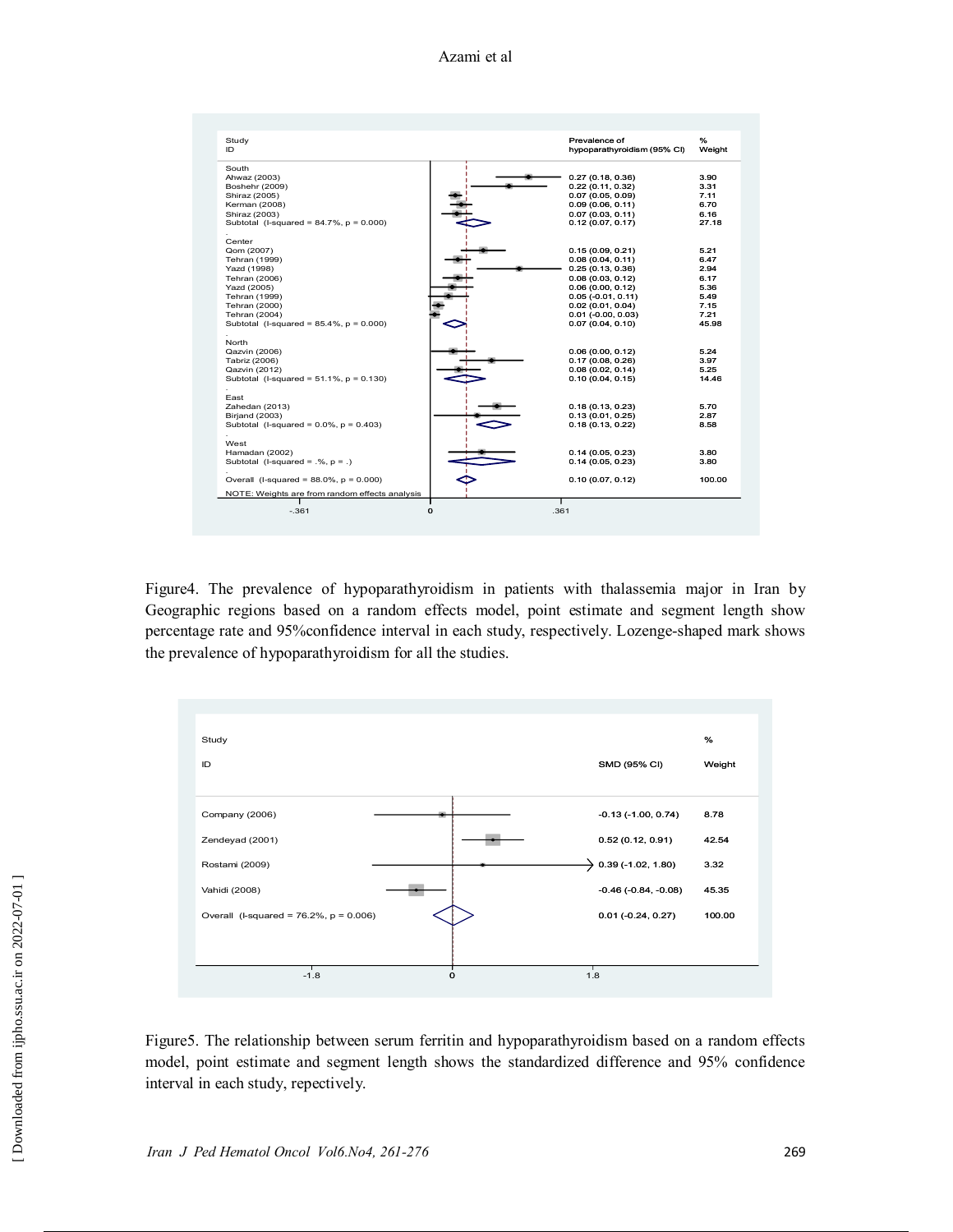#### **Discussions:**

This study is the first systematic review and meta-analysis about the prevalence of hypothyroidism, hypoparathyroidism and the frequency of regular chelation therapy in patients with thalassemia major in Iran. In this study, the prevalence of hypothyroidism, hypoparathyroidism was studied by geographic regions, sex and year of study in patients with thalassemia major.

The overall prevalence of hypothyroidism and hypoparathyroidism was calculated at 5.7% and 10%, respectively in these patients. Review studies have been conducted on other endocrine disorders, and the prevalence of impaired glucose tolerance, diabetes and hypogonadism has been reported at 9.6%, 9.5% and 42.3%, respectively in the patients with thalassemia major in Iran (55-57). The pathogenesis of endocrine disorders has been mentioned iron overload due to frequent blood transfusions in these patients. Therefore, using iron-chelation therapy has been suggested widely (55- 57).

In this study, the prevalence of hypothyroidism in patients with thalassemia major in Iran is consistent with scientific resource statistics that it has been reported between 5-7% (58). In some of the studies entered into the analysis, T4 and TSH cutoff point has been mentioned variously for the diagnosis of hypothyroidism. This may cause confusion in the results reported in this study which should be taken into consideration. The prevalence of hypothyroidism has been reported differently in patients with thalassemia major in other studies, including: Toumba (5.9%), Belhoul (6.5%), Kurtoglu (12.8%), Kidson-Gerber (16%), Zervas (16.5%) and Gamberini (31%) (59-64). The prevalence of hypoparathyroidism has been also represented diversely in patients with thalassemia major in other countries, including Saudi Arabia (20 to 11.1%), the United Arabic Emirates (10.5%), Turkey

(2.8%), Oman (10.1%) and Italy (3.6%) (65-68). The difference in the prevalence of endocrine disorders in patients with thalassemia in different countries can result from a genetic susceptibility to the toxic effects of iron accumulation in endocrine tissue. It can also cause by a difference in the follow-up and treatment of these patients regarding quality of blood transfusion, how to treat with Desefral (regular or irregular), starting time and dose of Desefral administration (62, 69- 70).

Iron toxicity may cause overt hypoparathyroidism in 3-4% of patients with thalassemia, while recent reports show that pre-clinical hypoparathyroidism occurs in close to 100% of thalassemic patients with iron toxicity (70). The best strategy to reduce endocrine complications in patients with thalassemia major seems to be a regular administration of deferoxamine and coordinate the age of starting chelation therapy and blood transfusion (56-57).

In this study, the prevalence of subclinical hypothyroidism (6.7%) was more than overt hypothyroidism (3.1%), which indicates annual follow-up of these patients for thyroid function tests and appropriate therapeutic measures to prevent converting subclinical to overt hypothyroidism, is important.

 On the other hand, hypoparathyroidism can also be asymptomatic (24). Considering the high prevalence of the disease, it seems essential to evaluate the patients with thalassemia major for hypoparathyroidism once every six months especially from the age of 10.

The highest prevalence of hypothyroidism and hypoparathyroidism is related to north (15%) and east (18%) of Iran, respectively. Perhaps the most likely reason for the high prevalence of hypoparathyroidism in the east of Iran might be because of small sample size in this region.

Endocrine complications occur more in the second decade of the life in patients with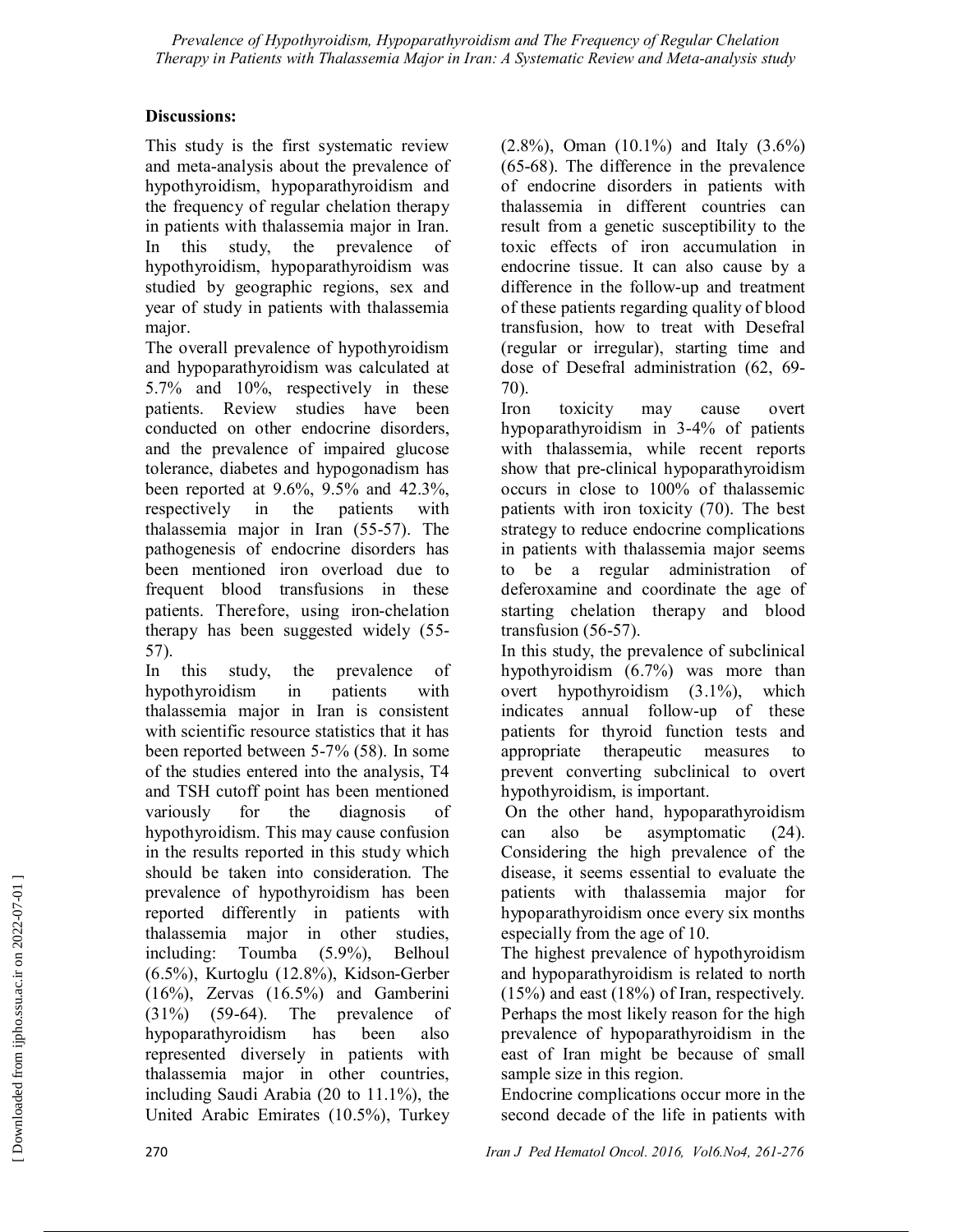thalassemia major (68). In this study, the mean age of patients with thalassemia major for both disorders were over 15 years old, and more patients were over 10 years of age. The prevalence of these disorders was different in the studies. For example, the highest prevalence of hypothyroidism was in Najafipour (26.7%), Hashemi (21.4%) and Langeroodi (20.6%) studies (22, 39, 6) and the lowest prevalence had been reported in Chahkandi (0%) and Mostafavi (0%) studies (27-28). Although, the prevalence of hypothyroidism has been reported differently, but the mean age of the participants had no significant differences in these studies. Reduction in the prevalence of hypothyroidism to the 0% could indicate appropriate treatment such as receiving regular deferoxamine and starting chelation therapy and blood transfusion, together at the same age in patients.

Ansari's study (32) in Shiraz is the most comprehensive study in terms of sample size (806 participants) and studied regions in Iran in 2005. The prevalence of hypothyroidism and hypoparathyroidism has been reported 2.5 and 7 percent. And the results are consistent with this study.

Based on the four investigated studies, the prevalence of hypothyroidism in males (13%) was higher than females (10%) and prevalence of hypoparathyroidism in the girls was higher than boys; Since the confidence intervals overlap, the relationship is not statistically significant  $(p>0.05)$ . The prevalence of hypothyroidism by sex has been reported variously in different studies (65-68). But the prevalence of hypoparathyroidism has been reported in higher (2 times and even 4 times) in males than females in some of the studies (60-62, 65-68).

The random effect model was used to investigate the relationship between mean serum ferritin and hypoparathyroidism in patients with thalassemia major and no significant relationship found statistically. Other studies conducted in this regard had

different results. This relationship was not significant in Mula-Abed's study (67) but it was reported significantly in Gamberini study (59).

Meta-regression was used to investigate the relationship between the prevalence of hypothyroidism, hypoparathyroidism and the year of the study in patients with thalassemia major in Iran. It showed a growing trend from 1998 to 2001, but no significant relationship was found statistically (p=0.433). Considering the high overall prevalence of hypothyroidism, hypoparathyroidism and the growing prevalence of these disorders, screening for early diagnosis of endocrine disorders seems essential in these patients.

In this study, chelation therapy was performed in almost all patients with thalassemia major in Iran (99.6%), but only around 54.6% of patients had chelation therapy on a regular basis. A potential cause for irregular treatment could be depression in these patients because the incidence of depression in patients with thalassemia major is twice or several times more than the normal people (71). Complications of iron deposition in various organs, including the heart, endocrine and liver are high in Iran; despite of having chelation therapy (99.6%) one possible cause of the complications could be irregular chelation therapy (55-57). It should be noted that all patients with thalassemia major were using desferal for chelation therapy in the studies.

In meta-regression analysis, the frequency of regular chelation therapy in patients had no significant relationship with the year of the study  $(p=0.702)$ . The frequency of regular chelation therapy has been constant during the investigated years (2000-2010). The frequency of regular chelation therapy was invariable in patients with thalassemia major in Iran during 10 years. But, the frequency of irregular chelation therapy is higher in these patients (46%). This may indicate a lack of attention and follow-up by authorities and patients about the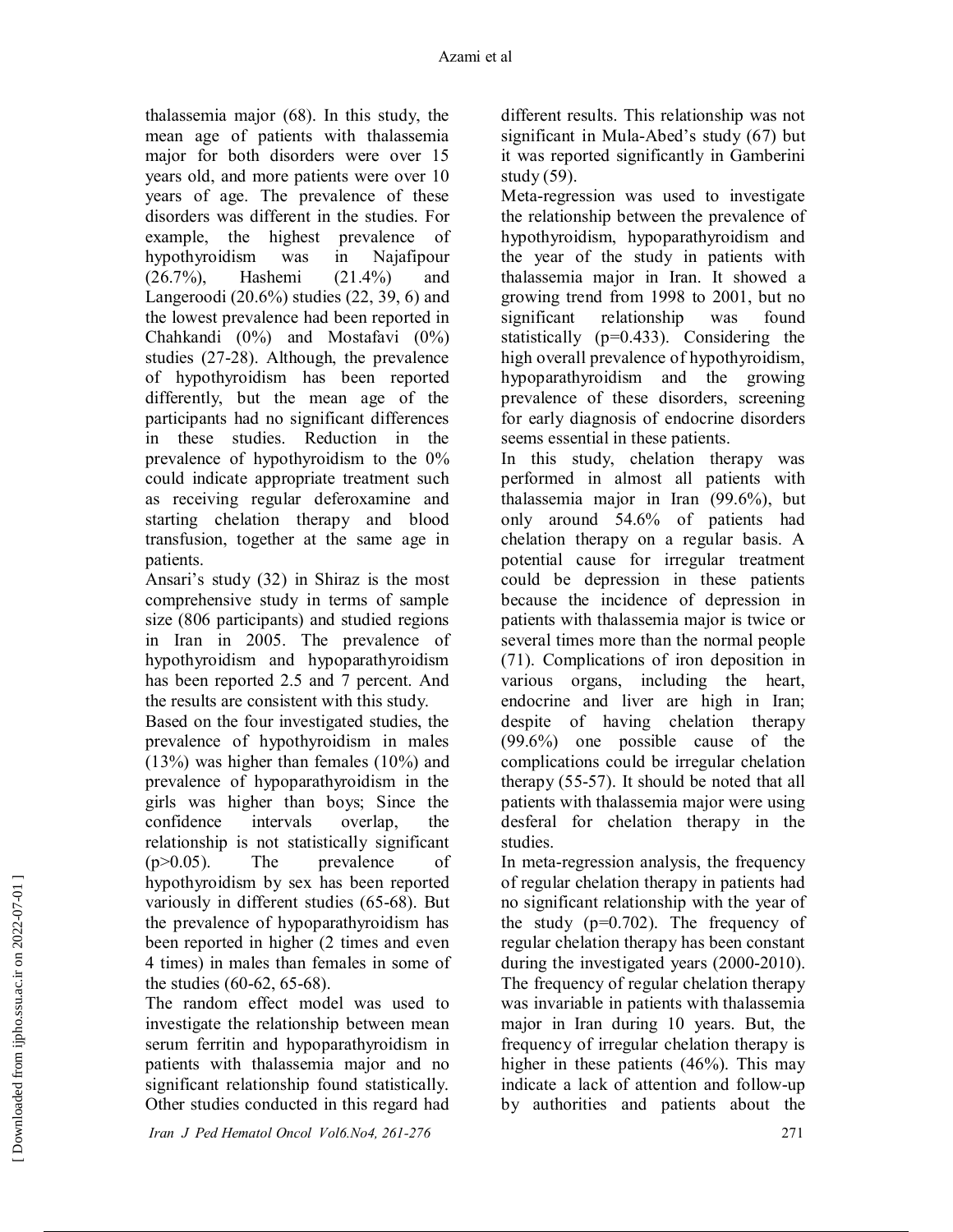related issues and problems. Today, raising awareness and holding educational courses for patients and the parent seems to be necessary.

#### **Study limitation**

1- Inability of national databases for searching the combined keywords. So, we were unable to search keywords in combination.

2- Since, desferal doses, the intervals between blood transfusion and the amount of blood transfused were not mentioned in most studies, we were unable to determine the relationship between these variables with hypothyroidism and hypoparathyroidism.

# **Conclusion**

The prevalence of hypothyroidism and hypoparathyroidism is high in patients with thalassemia major. On the other hand, chelation therapy carries out irregularly in many Iranian patients. Therefore, New planning and supervising seem to be essential to minimize endocrine complications in patients with thalassemia major in Iran. Some of these programs include improving blood transfusion protocols, chelation therapy, and informing the parent and patients about endocrine complications caused by iron overload. These patients should be examined for endocrine glands once every six months, as suggested by the World Federation of Thalassemia.

# **Conflict of interest**

The Authors have no conflict of interest.

# **Acknowledgment:**

The authors would like to thank to Ilam University's Student Research Committee for funding the research project.

# **References**

1. Benz EJ. Hemoglobinopathies disorder. In: KasperDennis L, Braunwald, Fauci, Hauser, Longo, Jameson. Harrison's Principles of internal medicine. 16th Edition, Mc Grow Hill: USA, 2005.

2. Shamshirsaz AA, Bekheirnia MR, Kamgar M, Pourzahedgilani N, Bouzari N, Habibzadeh M, et al. Metabolic and endocrinologic complications in betathalassemia major: a multicenter study in Tehran. BMC endocrine disorders 2003; 12; 3(1): 4.

3. Al-Gazali L, Hamamy H, Al-Arrayad S. Genetic disorders in the Arab world. Bmj 2006; 21; 333(7573):831-4.

4. Saffari F, Mahyar A, Jalilolgadr S. Endocrine and metabolic disorders in betathalassemiamajor patients. Caspian journal of internal medicine 2012; 3(3):466-72.

5. Rabbani A, Azar Keiwan A, Farhadi Langeroudi M, Korosdari Gh.H. Clinical evaluation of 413 Thalassemic patients. Tehran Univ Med J 2000; 58: 35-41.

6. Kashanchi Langarodi M, Abdolrahim Poorheravi H. Prevalence of diabetes, hypothyroidism and hypoparathyroidism in thalassemia patients in Shahid Bahonar Hospital, Karaj. Sci J Iran Blood Transfus Organ. 2013; 9(4); 422-428.

7. Azami M, Sayemiri K. Prevalence of Diabetes Mellitus in Iranian Patients with Thalassemia Major: A Systematic Review and Meta-Analysis. J Mazandaran Univ Med Sci 2016; 26(141):192-204.

8. Lanzkowsky P. Manual of Pediatric Hematology and Oncology; 4th ed., Philadelphia Elsevier, 2005; PP 181-90.

9. Company F, Rezaei A, Mozaffari R. Evaluation of cardiac involvement in patients with thalassemia major and thalassemia intermedia. Sci J Kurdistan Univ Med Sci 2008; 13(2): 1-9.

10. Lukens JN. The thalassemia and related disorders. In: Jonatha W, Pine Jr. Wintrobe's clinical hematology. 10th. USA. Williams and Wilkins 1999; 1405- 49.

11. Alfenerio A, Motargem M, Abrishami D. About Thalassemia. Tehran, Nozhat, 2005, 46-47.

12. Sabato AR, de Sanctis V, Atti G, Capra L, Bagni B, Vullo C. Primary hypothyroidism and the low T3 syndrome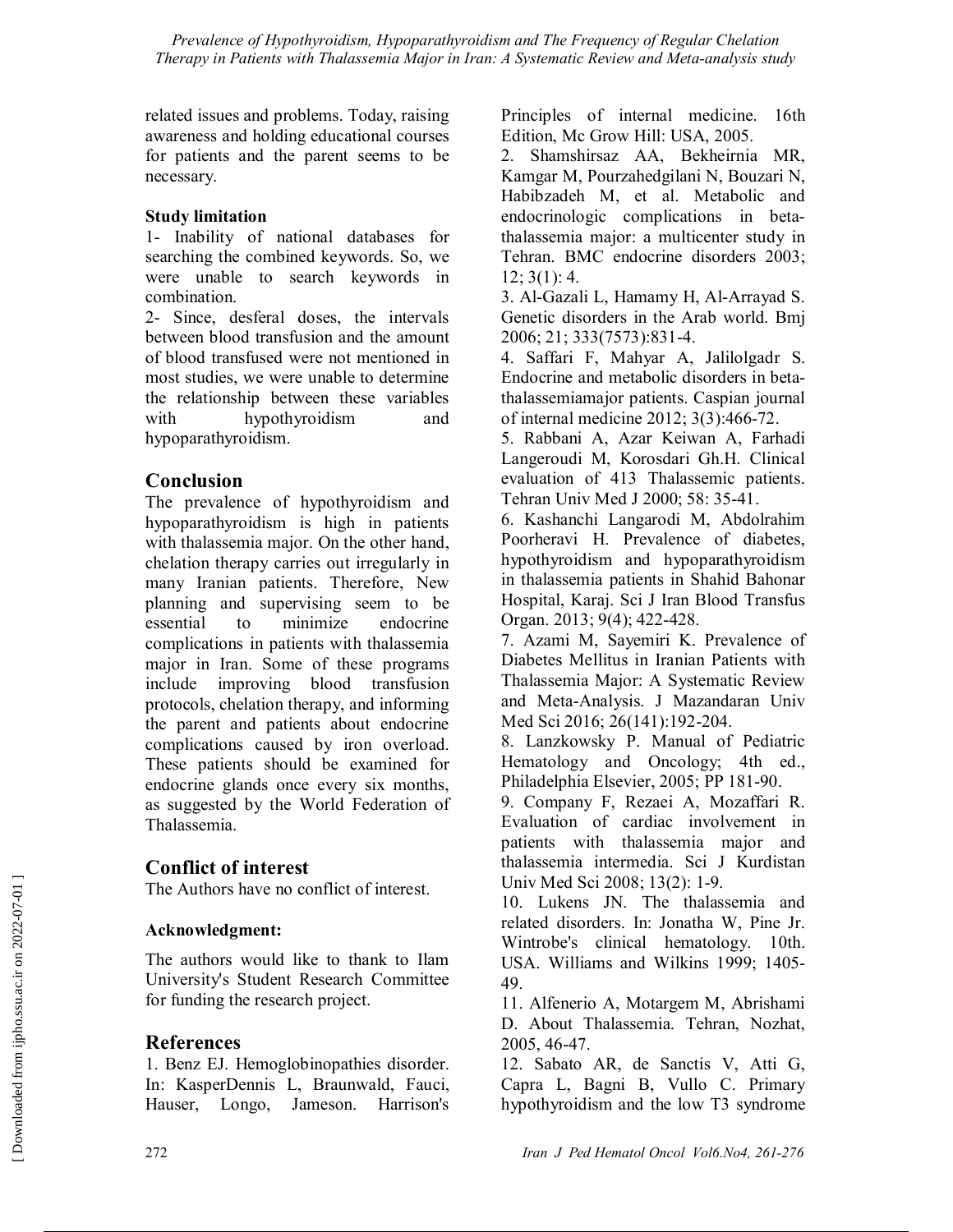in thalassaemia major. Archives of disease in childhood 1983; 58(2): 120-7.

13. Soliman AT, Al Yafei F, Al-Naimi L, Almarri N, Sabt A, Yassin M, et al. Longitudinal study on thyroid function in patients with thalassemia major: High incidence of central hypothyroidism by 18 years. Indian journal of endocrinology and metabolism 2013; 17(6): 1090-5.

14. Michael R.Hemoglobinopathies, Chapter 462 in: Richard E, Behrman R, Kliegman R(eds). Nelson textbook of pediatrics, 18th ed. Philadelphia WB saunders, co. 2007; 2033-2037.

15. Richardson DR. The 10th International Conference on Oral Iron Chelators in the treatment of beta thalassemia and other diseases and biomed meeting. Expert Opin Investig Drugs. 2000.

16. Yavari. Epidemiology textbook of prevalent diseases in Iran. Nasher Publication Gap 2013-2014; 9(5): 1151-4.

17. Ferrara M, Matarese SM, Francese M, Borrelli B, Coppola A, Coppola L, et al. Effect of VDR polymorphisms on growth and bone mineral density in homozygous beta thalassaemia. British journal of haematology 2002; 117(2): 436-40.

18. Al-Akhras A, Badr M, El-Safy U, Kohne E, Hassan T, Abdelrahman H, et al. Impact of genotype on endocrinal complications in beta-thalassemia patients. Biomedical reports 2016; 4(6): 728-36.

19. Azami M, Khataee M, Bigam bigdelishamlo M, Abasalizadeh F, Abasalizadeh Sh, et al. Prevalence and Risk Factors of Hepatitis B Infection in Pregnant Women of Iran: A Systematic Review and Meta-Analysis. IJOGI 2016; 19(18): 17-30.

20. Sayehmiri K, Azami M, Nikpey S, Borji M, Sayehmiri F. Hepatitis B Vaccination Coverage in Health Personnel of Iran: A Systematic Review and Meta-Analysis Study. irje. 2015; 11 (3):1-10.

21. Mehrvar A, Azarkeivan A, saberi Nejad J, Mehran N, Faranoosh M, Vosoogh P. Prevalence of hypothyroidism and hypoparathyroidism in patients with ß thalassemia in Iran . Sci J Iran Blood Transfus Organ 2008; 5(1): 53-59.

22. Najafipour F, Sarisorkhabi R, Bahrami A, Zareizadeh M, Ghoddousi K, Aghamohamazadeh N, et al . Evaluation of Endocrine Disorders in Patients with Thalassemia Major. Iran J Endocrinol Metab 2008; 10(1): 35-43.

23. Zndehbad A, Beigom Mirbehbahani N. Assessment of the Relation between Hypothyroidism & Serum Level of Ferritin in ß Thalassemia Patients Med J Mashad Univ Med Sci 2009; 52(3): 123-128.

24. Zandian Kh, Eshagh Hossaini K, Riahi K. A study of prevalence of hypothyroidism in B-thalassemia major in Ahvaz Shafa hospital. Sci Med J Ahwaz Jundishapur Univ Med Sci 2009; 8(3): 272-290.

25. Rostami P, Hatami G, Shirkani A. Endocrine complications in patients with major β-thalassemia. ISMJ. 2011; 14(4): 240-245.

26.Vahidi A A, Parvaresh S, Torabi Nejad M, Ahmadi A, Mohammadi R. The incidence of complications in patients with beta-thalassemia major centers Kerman special diseases during the second half of 1387. J Kerman Univ Med Sci 2011; 18(3): 318-329.

27. Mostafavi H, Afkhamizadeh M, Rezvanfar M. Endocrine disorders in patients with thalassemia major. Iran J Endocrinol Metab. 2005; 7(2): 143-147.

28. Chhkndy T. Evaluation of thyroid and parathyroid function in patients with thalassemia major. J Birjand Univ Med Sci 2004; 11(2): 9-15.

29. Hadaegh F, Zaree Sh, Tohidi M, Safa O, Mahori Kh. Pituitary-thyroid axis function and metabolism of calcium and phosphorus in patients with thalassemia major Hormozgan province. Hormozgan Univ Med J. 2002; 6(2): 1-6.

30. Jalali Farahani F, Zolgaghari S, Talebian A, Azarkeivan A, Maghsudlu M, Sarmadi M, et al . Prevalence of thyroid dysfunction and relevant risk factors among thalassmia patients having referred to Iranian Blood Transfusion Organization Clinical Laboratory of Tehran. Sci J Iran Blood Transfus Organ 2009; 6(1): 59-64.

 *Iran J Ped Hematol Oncol Vol6.No4, 261-276* 273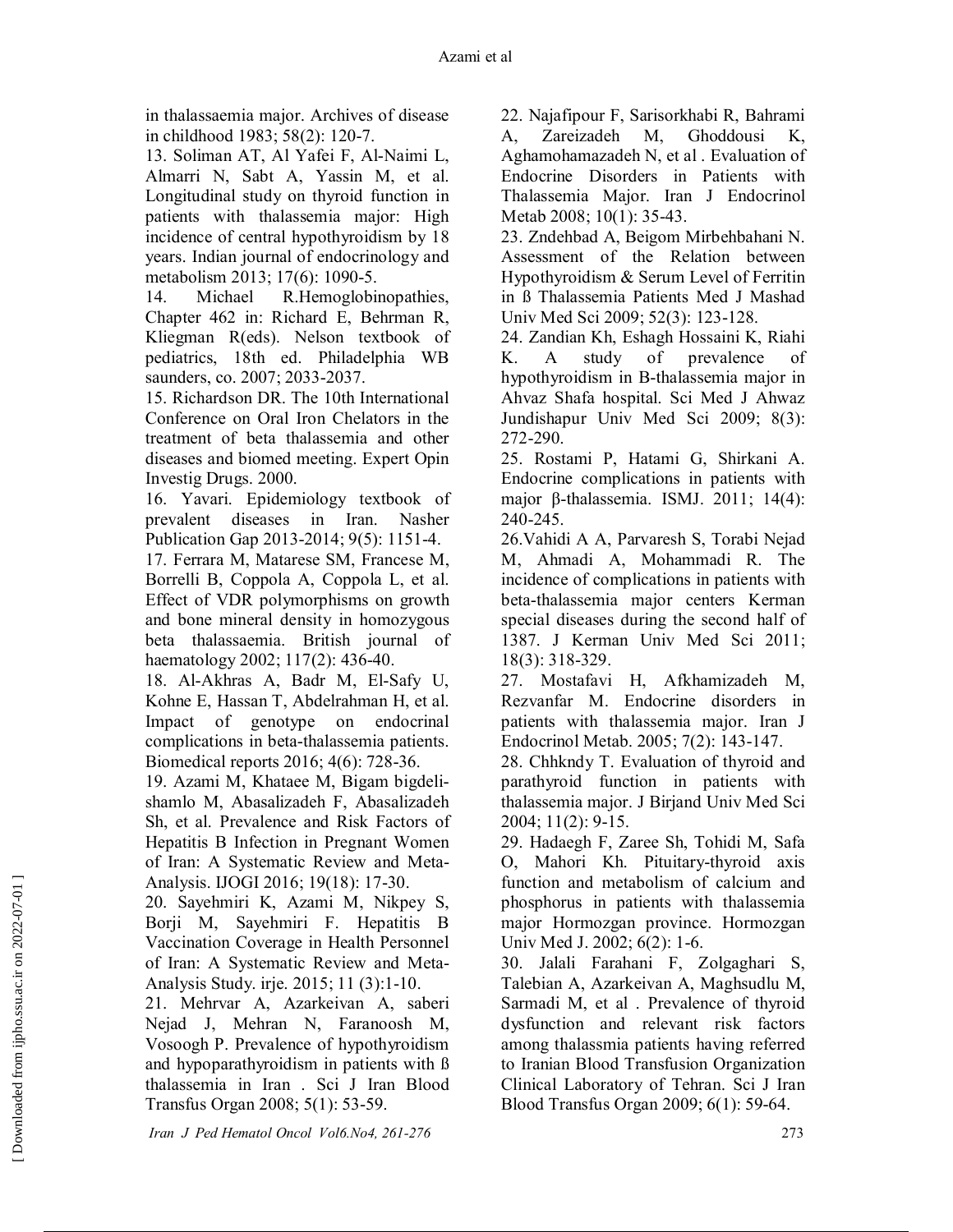31. Razavi Z, Bazmamoun H, Sadegh Saba M. The frequency of hypoparathyroidism in patients with Beta-thalassemia in Hamadan - Iran. J Gorgan Uni Med Sci 2009; 10(4): 29-33.

32. Ansari H, Tabatabai, H. Study of factors in major beta thalassemia Complications in patients admitted to Dshahid Dastgheib hospital in Shiraz, Iran (2004-5). Sabzevar Univ Med J 2007; 14(1): 62-72.

33. Karami H, Vahid-Shahi K, Kowsarian M, Abaskhaniyan A, Parvin-nezhad N, Ehteshami S et al . Evaluation of ocular defects and its relevant factors in patients with beta thalassemia major in Sari Boo Ali Sina hospital, (2006-2008). Yafteh 2009; 10(4): 20-27.

34. Soheili Khah S, Eslami S. Endocrine disorders in Thalassemia major in Yazd Blood Bank in 1998. Journal of Shahid Sadoughi University of Medical Sciences and Health Services 2000; 8(1): 11-7.

35. Mahdavi Anari F, Ahmadian A, Haghshenas Z, Alawi Yazdi Z. Comparison of the frequency of four endocrine disorders in patients with thalassemia major referred to thalassemia clinic of Tehran Imam Khomeini Hospital in 2000. [Dissertation]. Tehran: Tehran University of Medical Sciences; 2000.

36. Seyedi J, Vahidi AA, Kashanian Moshtaghi Gh, Shahbazian N. Assessment of thyroid dysfunction in patients with thalassemia referred to number one hospital of Kerman University of Medical Sciences in 1998. [Dissertation]. Kerman: Kerman University of Medical Sciences; 1998.

37. Nasiri MR, Bastanhagh MH, Mohajer S, Khodabaneh A. Evaluation of thyroid dysfunction in patients with beta thalassemia major and related factors of patients referring to Thalassaemia Society in 1998. [Dissertation]. Tehran: Tehran University of Medical Sciences; 1998.

38. Shiva S, SariSorkhabi R. Short stature in patients with beta-thalassemia. Urmia Medical Journal. 2008; 19 (2): 125-131.

39. Hashemi A, Ordooei M, Golestan M, Akhavan Ghalibaf M, Mahmoudabadi F, Arefinia M, et al. Hypothyroidism and Serum Ferritin Level in Patients with Major ß Thalassemia. Iran J Ped Hematol Oncol 2011; 2(1): 53-56.

40. Arjmandi Rafsanjani K, Razzaghy-Azar M, Zahedi-Shoolami L, Vossough P, Modarres A, Taheri N. Bone Mineral Density in β Thalassemia Major and Intermedia, Correlation with Biochemical and Hormonal Profiles. IJBC. 2009; 1 (4):121-127.

41. Moayeri H, Oloomi Z. Prevalence of growth and puberty failure with respect to growth hormone and gonadotropins secretion in beta-thalassemia major. Arch Iran Med. 2006; 9(4): 329-34.

42. Eshraghi P, Mehrabani Tabari S, Mohseni A. An Avaluation of the Correlation between Short Stature and Endocrinopathy In Thalassemia Major Patients. J Mashad Univ Med Sci 2012; 55  $(1): 7-14.$ 

43. Saffari f, Abolfazl M. Bone mineral density in patients with Beta-Thalassemia Major in Qazvin. Journal of Isfahan Medical School. 2008; 26(89): 179-186.

44. Amanat Yazdi M, Hashemi A, Afkhami G, PourShamsi F. Evaluation relationship between endocrine disorders in B-thalassemic patients with serum ferritin levels. [Dissertation]. Yazd: Shahid Sadoughi University of Medical Sciences; 2004.

45. Karamifar H, Shahriari M, Sadjadian N. Prevalence of endocrine complications in beta-thalassaemia major in the Islamic Republic of Iran. Eastern Mediterranean health journal 2003; 9(1-2): 55-60.

46. Miri-Aliabad G, Fadaee M, Khajeh A, Naderi M. Marital Status and Fertility in Adult Iranian Patients with beta-Thalassemia Major. Indian journal of hematology & blood transfusion: an official journal of Indian Society of Hematology and Blood Transfusion 2016; 32(1): 110-3.

47. Hamidieh AA, Moradbeag B, Pasha F, Jalili M, Hadjibabaie M, Keshavarznia M.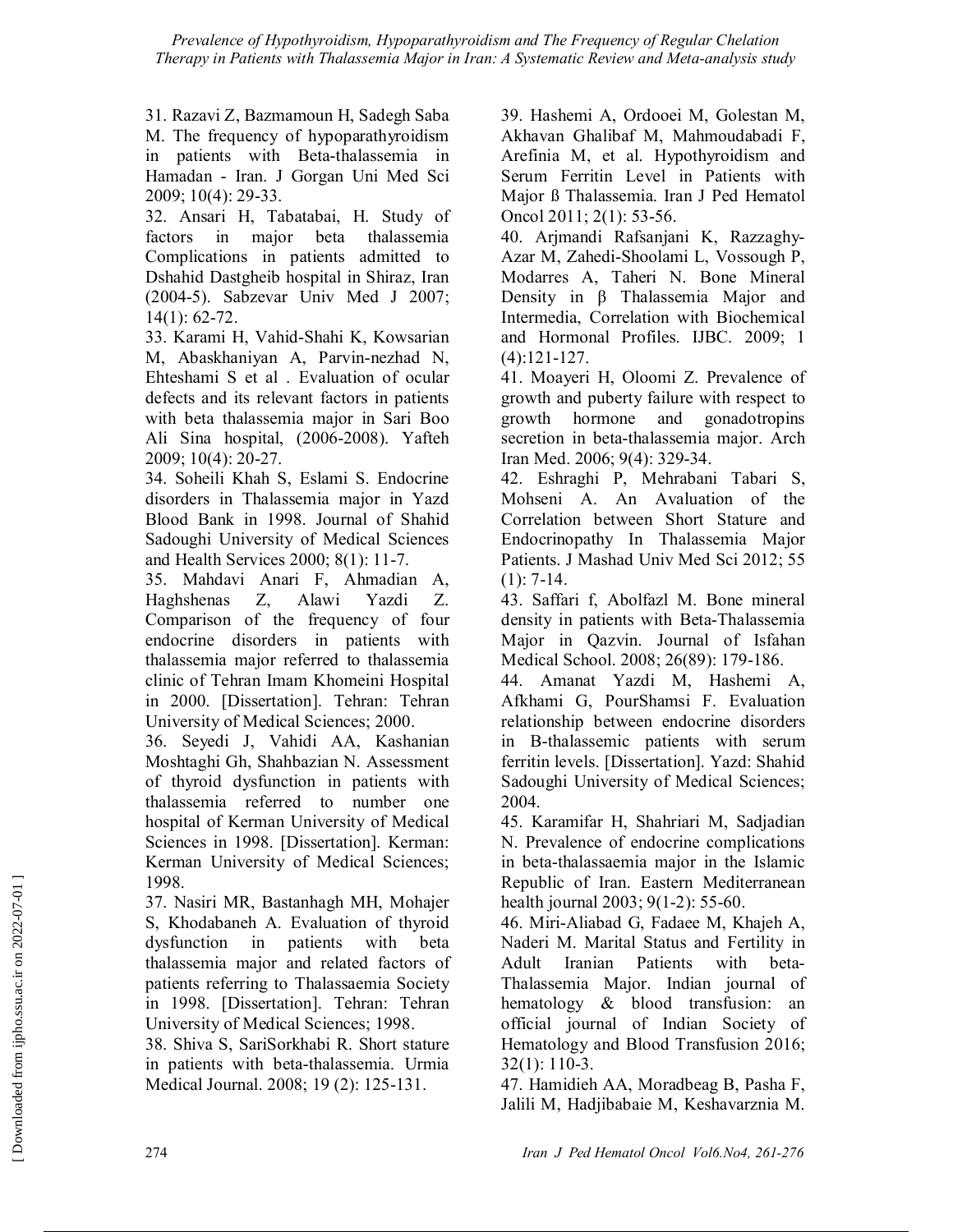High Prevalence of Hypoparathyroidism in Patients with beta-Thalassemia Major. Int J Hematol Oncol Stem Cell Res 3(3); 2009: 17-20.

48. Company F, Rezaei R, Yosefi GH. Evaluation of hearing loss and otolaryngeal disorders in beta thalassemic patients treated with desferrioxamine. Sci J Kurdistan Univ Med Sci 2009; 14(3): 47- 55.

49. Azimipour A, Asadi M. The prevalence of endocrine diseases in patients with thalassemia major. [Dissertation]. Qazvin: Qazvin University of Medical Sciences; 2001.

50. Spector TD, Thompson SG. The potential and limitations of meta-analysis. J Epidemiol Community Health 1991; 45: 89-92.

51. Moher D, Liberati A, Tetzlaff J, Altman DG; PRISMA Group. Preferred reporting items for systematic reviews and meta-analyses: the PRISMA statement. Ann Intern Med 2009; 151: 264-9.

52.Vandenbroucke JP, Elm Ev, Altman DG, Gøtzsche PC, Mulrow CD, Pocock SJ, et al. Strengthening the Reporting of Observational Studies in Epidemiology (STROBE): Explanation and Elaboration. PLoS Medicine 2007; 4(10): 1628.

53. Ades AE, Lu G, Higgins JP. The Interpretation of Random-Effects Meta-Analysis in Decision Models. Med Decis Making 2005; 25(6): 646-54.

54. Michael Borenstein, Larry V. Hedges, Julian P.T. Higgins, Hannah R. Rothstein. A basic introduction to fixed-effect and random-effects models for meta-analysis. Research Synthesis Methods 2010; 1(2): 97-111.

55. Azami M, Sharifi Sh, Sayehmiri K. Prevalence of Diabetes, Impaired Fasting Glucose and Impaired Glucose Tolerance in Patients with Thalassemia Major in Iran-A Meta-Analysis. Caspian Journal of Internal Medicine; 2016; In Press.

56. Sayemiri K, Tarde Z, Azami M, Milad Borji. The prevalence of hypogonadism in patients with thalassemia major in Iran – a systematic review and meta-analysis study. J Shahrekord Univ Med Sci 2016; In Press.

57. Azami M, Tardeh Z, Abangah G, Sayemiri K. The Prevalence of Impaired Glucose Tolerance in Patients with Thalassemia Major in Iran: A systematic Review and Meta-analysis. JSSU. 2016; 23(10):912-922.

58. Abolghasemi H, Eshghi P. Apprehensive thalassemia book. 2004. 1th ed. Tehran: Bagheiatallah Medical University, 2004.

59. Gamberini MR, De Sanctis V, Gilli G. Hypogonadism, diabetes mellitus, hypothyroidism, hypoparathyroidism: incidence and prevalence related to iron overload and chelation therapy in patients with thalassaemia major followed from 1980 to 2007 in the Ferrara Centre. Pediatric endocrinology reviews: PER 2008; 6(1): 158-69.

60. Toumba M, Sergis A, Kanaris C, Skordis N. Endocrine complications in patients with Thalassaemia Major. Pediatric endocrinology reviews: PER 2007; 5(2): 642-8.

61. Belhoul KM, Bakir ML, Kadhim AM, Dewedar HE, Eldin MS, Alkhaja FA. Prevalence of iron overload complications among patients with b-thalassemia major treated at Dubai Thalassemia Centre. Ann Saudi Med 2013; 33(1): 18-21.

62. Kurtoglu AU, Kurtoglu E, Temizkan AK. Effect of iron overload on endocrinopathies in patients with betathalassaemia major and intermedia. Endokrynol Pol 2012; 63(4): 260-3.

63. Kidson-Gerber GL, Francis S, Lindeman R. Management and clinical outcomes of transfusion-dependent thalassaemia major in an Australian tertiary referral clinic. The Medical journal of Australia 2008; 21; 188(2): 72-5.

64. Zervas A, Katopodi A, Protonotariou A, Livadas S, Karagiorga M, Politis C, et al. Assessment of thyroid function in two hundred patients with beta-thalassemia major. Thyroid: official journal of the American Thyroid Association 2002; 12(2): 151-4.

 *Iran J Ped Hematol Oncol Vol6.No4, 261-276* 275